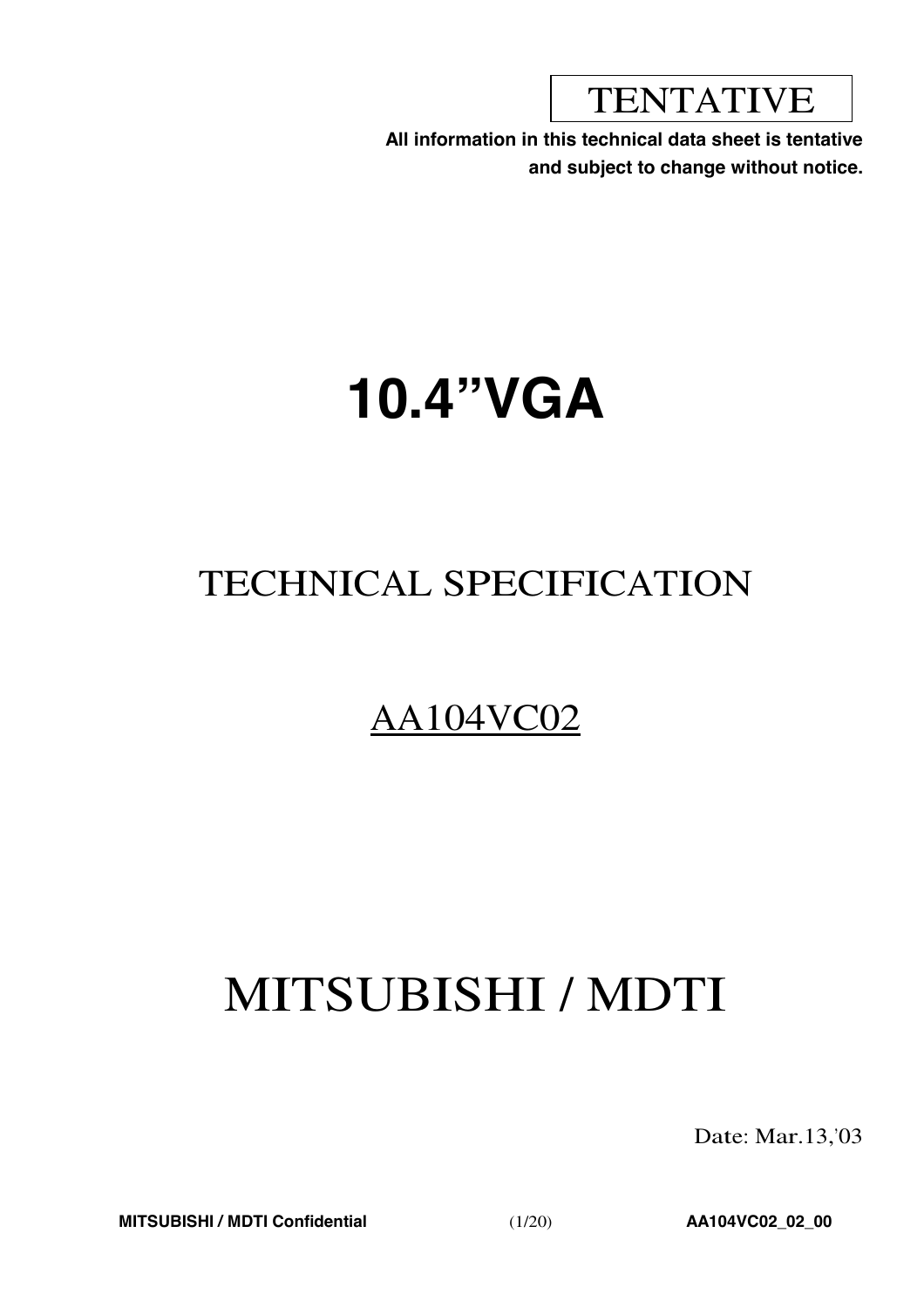# **CONTENTS**

| No.            | <b>Item</b>                                    | Page           |
|----------------|------------------------------------------------|----------------|
|                | <b>COVER</b>                                   | $\mathbf{1}$   |
|                | <b>CONTENTS</b>                                | $\overline{2}$ |
| 1              | <b>OVERVIEW</b>                                | 3              |
| $\mathfrak{D}$ | <b>ABSOLUTE MAXIMUM RATINGS</b>                | $\overline{4}$ |
| 3              | ELECTRICAL CHARACTERISTICS                     | 4, 5, 6        |
| $\overline{4}$ | <b>INTERFACE PIN CONNECTION</b>                | 7              |
| 5              | <b>INTERFACE TIMING</b>                        | 8, 9, 10       |
| 6              | <b>BLOCK DIAGRAM</b>                           | 11             |
| 7              | MECHANICAL SPECIFICATION                       | 12, 13, 14     |
| 8              | <b>OPTICAL CHARACTERISTICS</b>                 | 15, 16         |
| 9              | RELIABILITY TEST CONDITION                     | 17             |
| 10             | <b>HANDLING PRECAUTIONS FOR TFT-LCD MODULE</b> | 18, 19, 20     |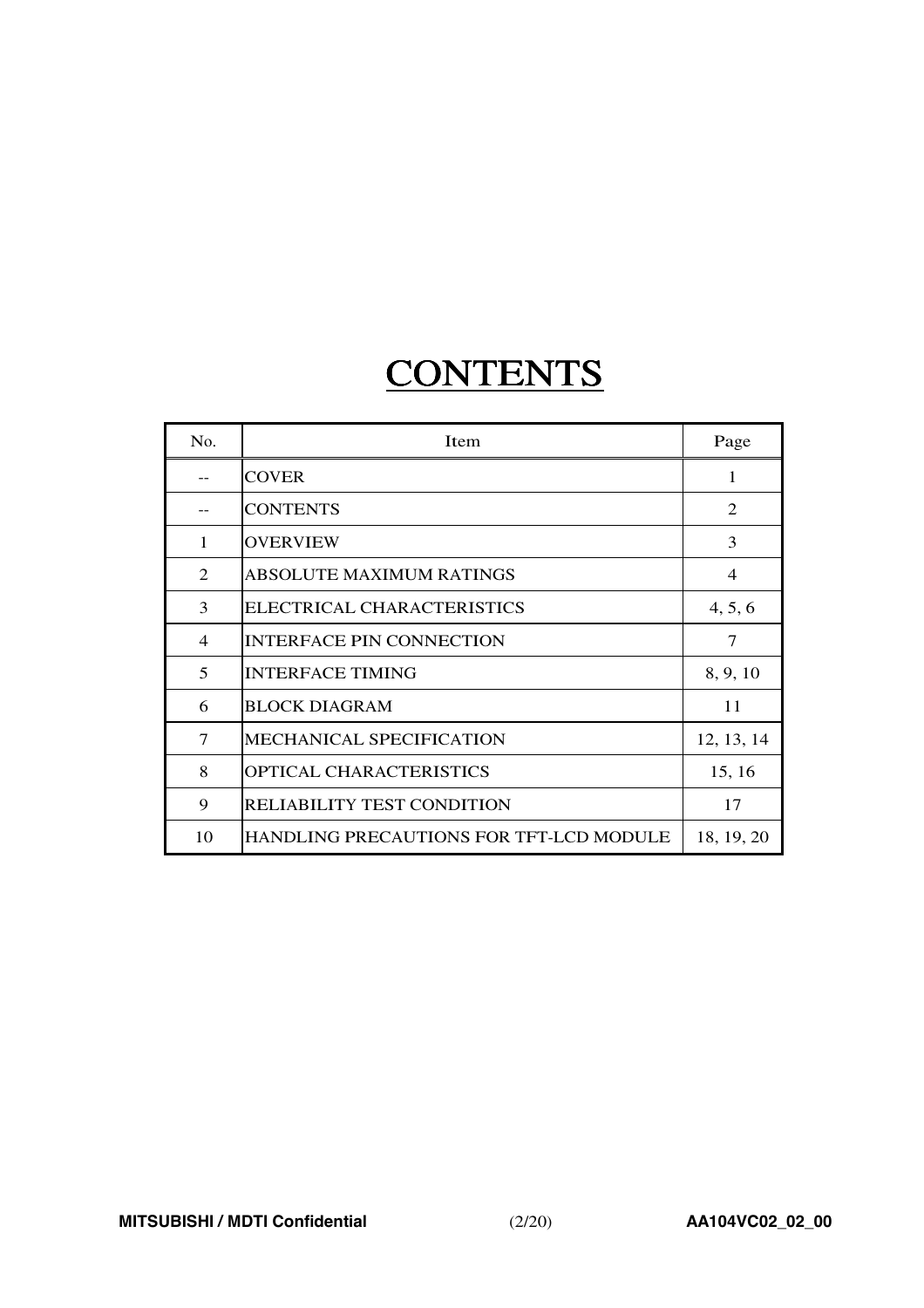### **1. OVERVIEW**

AA104VC02 is 10.4" color TFT-LCD (Thin Film Transistor Liquid Crystal Display) module composed of LCD panel, driver ICs, control circuit, and backlight unit.

By applying <sup>6</sup> bit digital data <sup>640</sup> × 480, 260K-color images are displayed on the 10.4" diagonal screen. Input power voltage is single 3.3 / 5.0V for LCD driving. Both 3.3V-CMOS and 5.0V-CMOS level voltage are acceptable for logic input voltage.

Inverter for backlight is not included in this module. General specifications are summarized in the following table:

| <b>ITEM</b>                            | <b>SPECIFICATION</b>                                    |
|----------------------------------------|---------------------------------------------------------|
| Display Area (mm)                      | $211.2(H) \times 158.4$ (V)<br>$(10.39$ -inch diagonal) |
| Number of Dots                         | $640 \times 3$ (H) $\times$ 480 (V)                     |
| Pixel Pitch (mm)                       | $0.33$ (H) $\times$ 0.33 (V)                            |
| <b>Color Pixel Arrangement</b>         | RGB vertical stripe                                     |
| Display Mode                           | normally white                                          |
| Number of Color                        | 260K                                                    |
| Wide Viewing Angle Technology          | Optical compensation film                               |
| Optimum Viewing Angle (Contrast ratio) | 6 o'clock                                               |
| Brightness $(cd/m2)$                   | 380                                                     |
| Module Size (mm)                       | $243.0$ (W) $\times$ 181.6 (H) $\times$ 12.2 (D)        |
| Module Mass (g)                        | (530)                                                   |
| <b>Backlight Unit</b>                  | CCFL, 2-tubes, replaceable                              |
| <b>Surface Treatment</b>               | Anti-glare and hard-coating 3H                          |

Sign"( )" is preliminary value. Characteristic value without any note is typical value.

The LCD product described in this specification is designed and manufactured for the standard use in OA equipment and consumer products, such as computers, communication equipment, industrial robots, AV equipment and so on.

Do not use the LCD product for the equipment that require the extreme high level of reliability, such as aerospace applications, submarine cables, nuclear power control systems and medical or other equipment for life support.

MDTI assumes no responsibility for any damage resulting from the use of the LCD product in disregard of the conditions and handling precautions in this specification.

If customers intend to use the LCD product for the above items or other no standard items, please contact our sales persons in advance.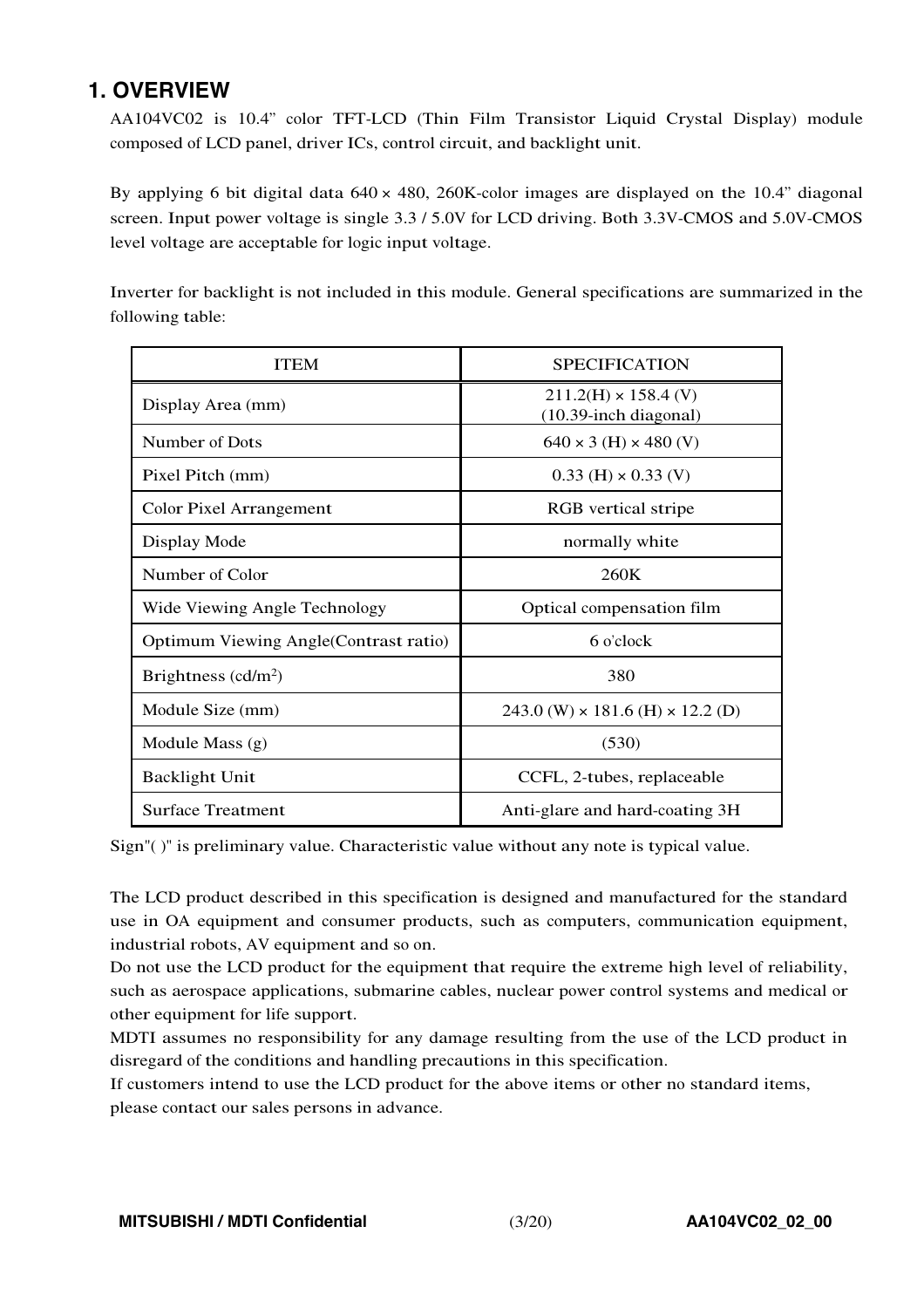# **2. ABSOLUTE MAXIMUM RATINGS**

| <b>ITEM</b>                     | <b>SYMBOL</b> | MIN.       | MAX.       | UNIT        |
|---------------------------------|---------------|------------|------------|-------------|
| Power Supply Voltage for LCD    | <b>VCC</b>    | $-0.3$     | 6.5        | V           |
| Logic Input Voltage             | VI            | $\theta$   | 6.5        |             |
| Lamp Voltage                    | VL            |            | <b>TBD</b> | <b>Vrms</b> |
| Lamp Current                    | IL            |            | <b>TBD</b> | mArms       |
| Lamp Frequency                  | FL            | <b>TBD</b> | <b>TBD</b> | kHz         |
| Operation Temperature Note 1,2) | $T_{op}$      | 0          | (60)       | $^{\circ}C$ |
| Storage Temperature Note 2)     | $T_{\rm stg}$ | $-20$      | (70)       | $^{\circ}C$ |

[Note]

1) Display panel surface

2) Top,Tstg ≤  $40^{\circ}$ C : 90%RH max. without condensation

<sup>T</sup>op,Tstg <sup>&</sup>gt; <sup>40</sup>°<sup>C</sup> : Absolute humidity shall be less than the value of <sup>90</sup>%RH at <sup>40</sup>°<sup>C</sup> without condensation

# **3. ELECTRICAL CHARACTERISTICS**

| $(1)$ TFT-LCD<br>Ambient Temperature : Ta = $25^{\circ}$ C |              |               |          |       |       |             |                    |  |  |
|------------------------------------------------------------|--------------|---------------|----------|-------|-------|-------------|--------------------|--|--|
| <b>ITEM</b>                                                |              | <b>SYMBOL</b> | MIN.     | TYP.  | MAX.  | <b>UNIT</b> | Remarks            |  |  |
| Power Supply                                               | 3.3V powered | <b>VCC</b>    | 3.0      | 3.3   | 3.6   | V           | A)                 |  |  |
| Voltage for LCD                                            | 5.0V powered | <b>VCC</b>    | 4.75     | 5.0   | 5.25  | V           | $\mathbf{A}$       |  |  |
| Power Supply                                               | 3.3V powered | <b>ICC</b>    |          | (250) | (380) | mA          | $VCC=3.3V^{B}$     |  |  |
| Current for LCD                                            | 5.0V powered | <b>ICC</b>    |          | (160) | (280) | mA          | $VCC=5.0V^{B}$     |  |  |
| Permissive Input Ripple Voltage                            |              | <b>VRP</b>    |          |       | 100   | $mVp-p$     | $VCC = +3.3V/5.0V$ |  |  |
| Logic Input                                                | High         | <b>VIH</b>    | 2.0      |       | 5.25  | V           |                    |  |  |
| Voltage                                                    | Low          | VIL           | $\Omega$ |       | 0.8   | V           |                    |  |  |

(2) Backlight Ta=25°C ITEM SYMBOL MIN. TYP. MAX. UNIT Remarks Lamp Voltage  $\vert$  VL  $\vert$  --  $\vert$  TBD  $\vert$  --  $\vert$  Vrms  $\vert$  IL=6.0mArms Lamp Current  $\begin{array}{|c|c|c|c|c|c|c|c|} \hline \end{array}$  IL  $\begin{array}{|c|c|c|c|c|c|c|c|c|} \hline \end{array}$  3.0  $\begin{array}{|c|c|c|c|c|c|c|c|} \hline \end{array}$  7.0  $\begin{array}{|c|c|c|c|c|c|c|c|} \hline \end{array}$  \*1),\*5) Lamp Frequency  $\vert$  FL  $\vert$  TBD  $\vert$  - TBD  $\vert$  kHz  $\vert$  \*2) Starting Lamp Voltage  $T = 25^{\circ}C$  TBD  $\left[\begin{array}{c} 1 \\ -1 \end{array}\right]$  --  $\left[\begin{array}{ccc} 1 \\ \end{array}\right]$  Vrms Ta=0°C VS  $TBD$  --  $\vert$  --  $\vert$  Vrms  $|IL=3.0mA$   $| 50000 | 50000 | -1$  h Lamp Life Time  $|IL=6.0mA|LT| 50000 | 50000| -- | h | *3),*4)$  $\text{IL} = 7.0 \text{mA}$   $\mid$  30000  $\mid$  40000  $\mid$  --  $\mid$  h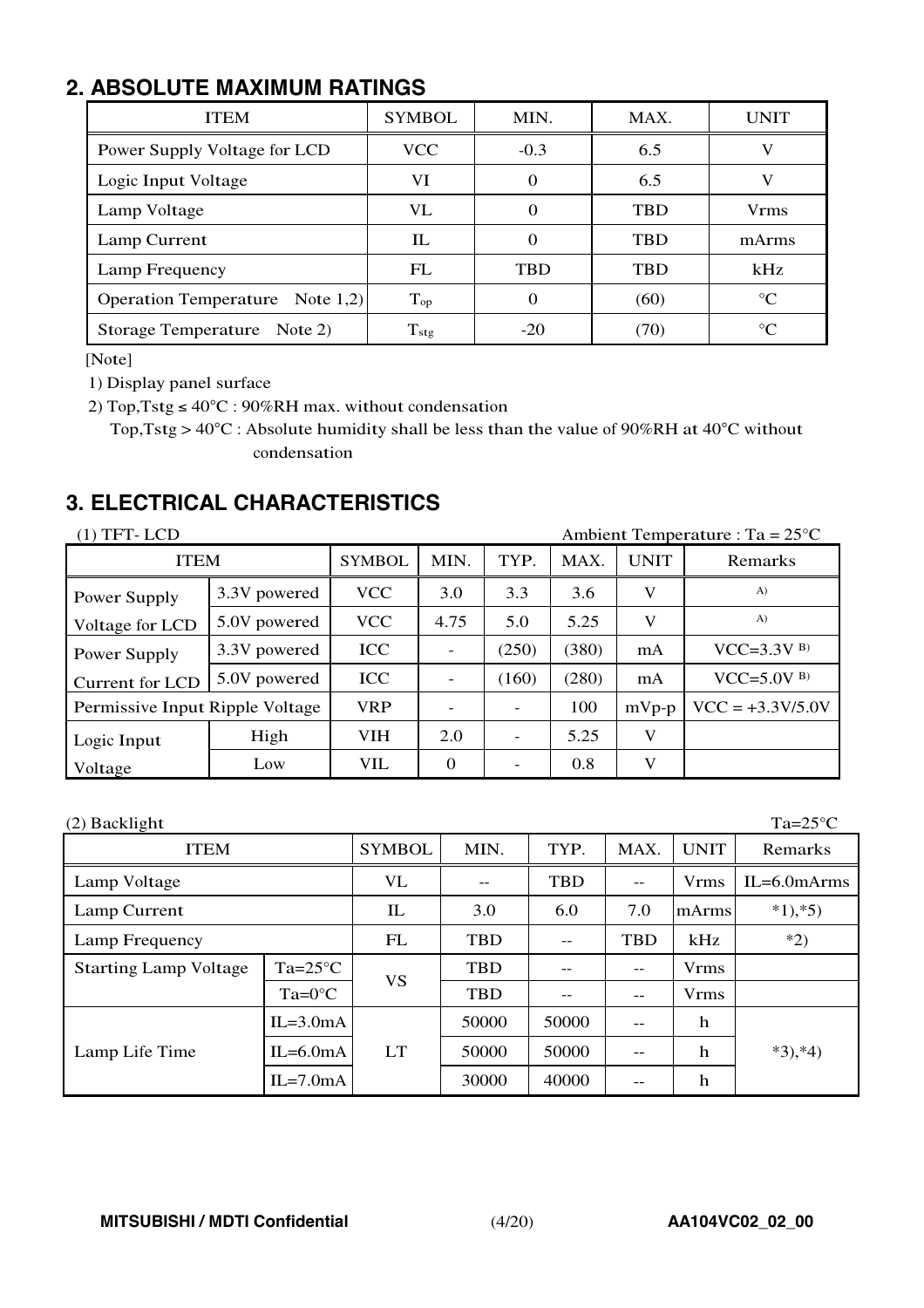#### \*1) Lamp Current measurement method (The current meter is inserted in low voltage line.)



- \*2) Lamp frequency of inverter may produce interference with horizontal synchronous frequency, and this may cause horizontal beat on the display. Therefore, please adjust lamp frequency, and keep inverter as far from module as possible or use electronic shielding between inverter and module to avoid the interference.
- \*3) Lamp life time is defined as the time either when the brightness becomes 50% of the initial value, or when the starting lamp voltage does not meet the value specified in this table.
- \*4) The life time of the backlight depends on the ambient temperature. The life time will decrease under low/high temperature.
- \*5) Please use the inverter which has symmetrical current wave form as follows,

The degree of unbalance: less than 10%

The ratio of wave height: less than  $\sqrt{2} \pm 10\%$ 



CURRENT WAVE FORM

[Note]

A) Power and signals sequence:

| t1 $\leq$ 10 ms       | 400 ms $\leq$ t4         |
|-----------------------|--------------------------|
| $0 < t2 \le 50$ ms    | $200 \text{ ms} \leq t5$ |
| $0 < t$ 3 $\le 50$ ms | $0 \leq t$               |



data: RGB DATA, DCLK, HD, VD, DENA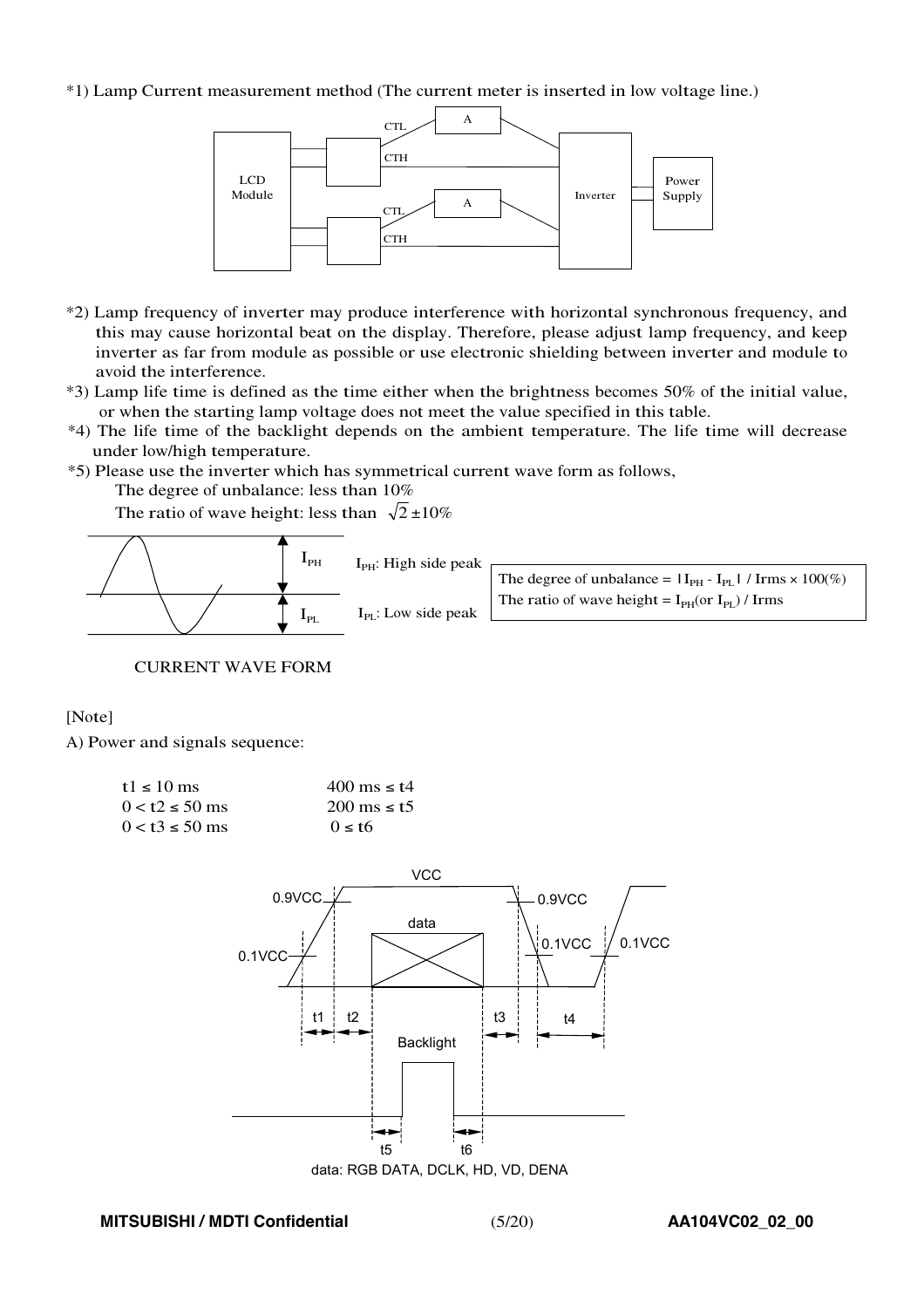VCC-dip conditions:

(a) 3.3 V powered

- 1) When  $2.6 V ≤ VCC < 3.0 V$ , td ≤ 10 ms
- 2) When  $VCC < 2.6$  V

VCC-dip conditions should also follow the power and signals sequence.



(b) 5.0V powered

- 1) When  $3.6 V ≤ VCC < 4.5 V$ , td ≤ 10 ms
- 2) When  $VCC < 3.6$  V

VCC-dip conditions should also follow the power and signals sequence.



B) Typical current condition:

64- gray- bar-pattern 480 line mode  $VCC = +3.3 / 5.0 V$ , f<sub>H</sub>=31.6kHz, fv=60Hz, fcLK= 25MHz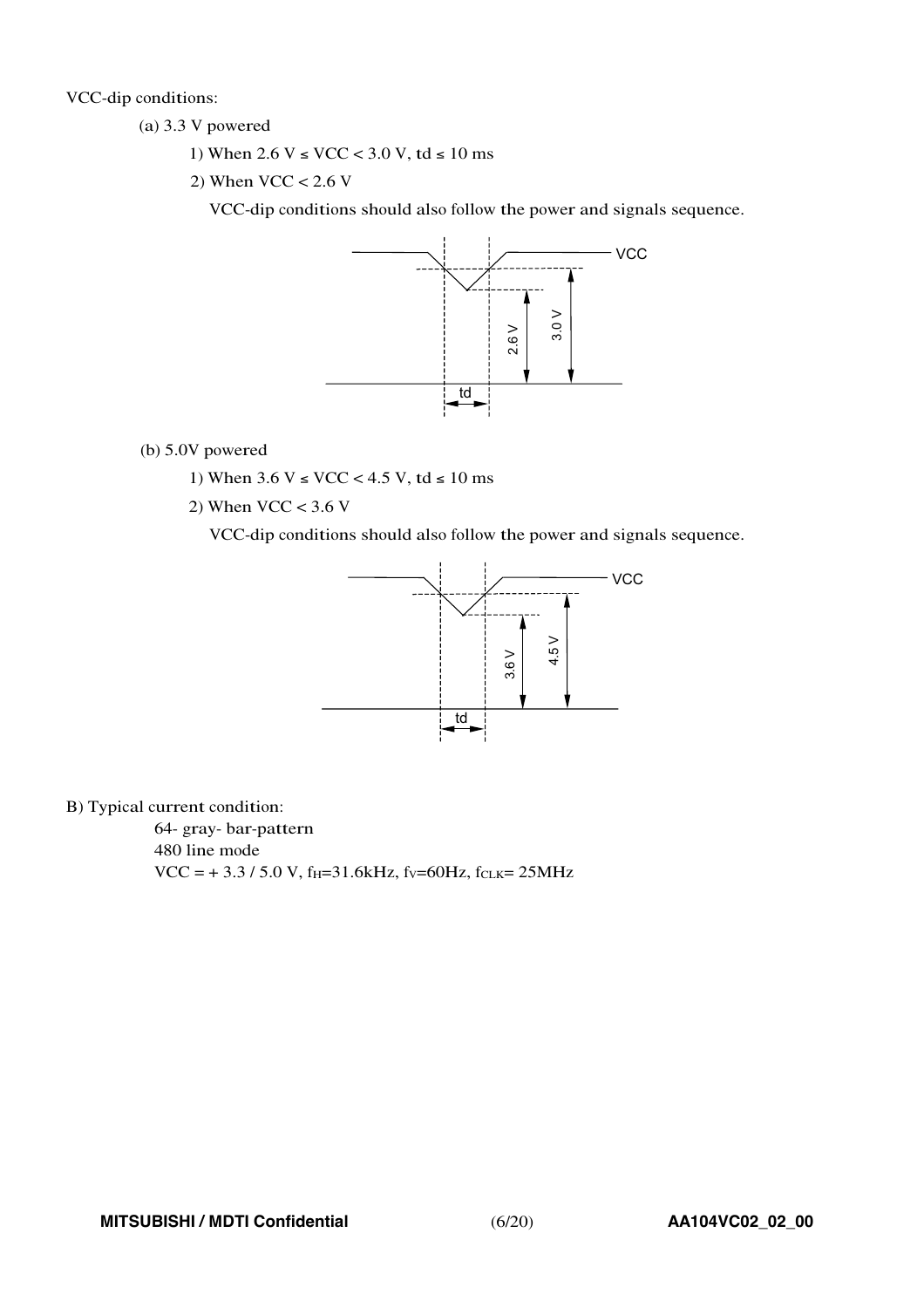# **4. INTERFACE PIN CONNECTION**

#### CN 1(INTERFACE SIGNAL)

Used connector: DF9B-31P-1V(Hirose)

#### Corresponding connector: DF9-31S-1V(Hirose)

| Pin No.          | Symbol         | Function                                                                |
|------------------|----------------|-------------------------------------------------------------------------|
| 1                | <b>GND</b>     |                                                                         |
| $\overline{2}$   | DCLK           | Clock signal for sampling catch data signal                             |
| 3                | HD             | Horizontal sync signal                                                  |
| $\overline{4}$   | <b>VD</b>      | Vertical sync signal                                                    |
| 5                | <b>GND</b>     |                                                                         |
| 6                | R <sub>0</sub> | Red data signal(LSB)                                                    |
| $\boldsymbol{7}$ | R1             | Red data signal                                                         |
| $\overline{8}$   | R <sub>2</sub> | Red data signal                                                         |
| 9                | R <sub>3</sub> | Red data signal                                                         |
| 10               | R <sub>4</sub> | Red data signal                                                         |
| 11               | R <sub>5</sub> | Red data signal(MSB)                                                    |
| 12               | <b>GND</b>     |                                                                         |
| 13               | G <sub>0</sub> | Green data signal(LSB)                                                  |
| 14               | G <sub>1</sub> | Green data signal                                                       |
| 15               | G2             | Green data signal                                                       |
| 16               | G <sub>3</sub> | Green data signal                                                       |
| 17               | G4             | Green data signal                                                       |
| 18               | G <sub>5</sub> | Green data signal(MSB)                                                  |
| 19               | <b>GND</b>     |                                                                         |
| 20               | B <sub>0</sub> | Blue data signal(LSB)                                                   |
| 21               | B <sub>1</sub> | Blue data signal                                                        |
| 22               | B2             | Blue data signal                                                        |
| 23               | B <sub>3</sub> | Blue data signal                                                        |
| 24               | <b>B4</b>      | Blue data signal                                                        |
| 25               | B <sub>5</sub> | Blue data signal(MSB)                                                   |
| 26               | <b>GND</b>     |                                                                         |
| 27               | <b>DENA</b>    | Data enable signal(to settle the viewing area)                          |
| 28               | <b>VCC</b>     | 3.3/5.0 V Power Supply                                                  |
| 29               | <b>VCC</b>     | 3.3/5.0 V Power Supply                                                  |
| 30               | <b>TEST</b>    | This pin should be open. Test signal output for only internal test use. |
| 31               | <b>SC</b>      | Scan direction Control.(GND or Open:Normal, High:Reverse)               |

\*1) The shielding case is connected with GND

\*2) See; Timing Chart(P9)

#### CN 2 , CN 3 (BACKLIGHT)

Backlight-side connector: BHR-02(8.0)VS-1N(JST)

Inverter-side connector: SM02(8.0)B-BHS(JST)

| Pin No. | Symbol     | Function            |
|---------|------------|---------------------|
|         | <b>CTH</b> | VBLH (High Voltage) |
|         |            | VBLL (Low Voltage)  |

[Note]

VBLH-VBLL=VL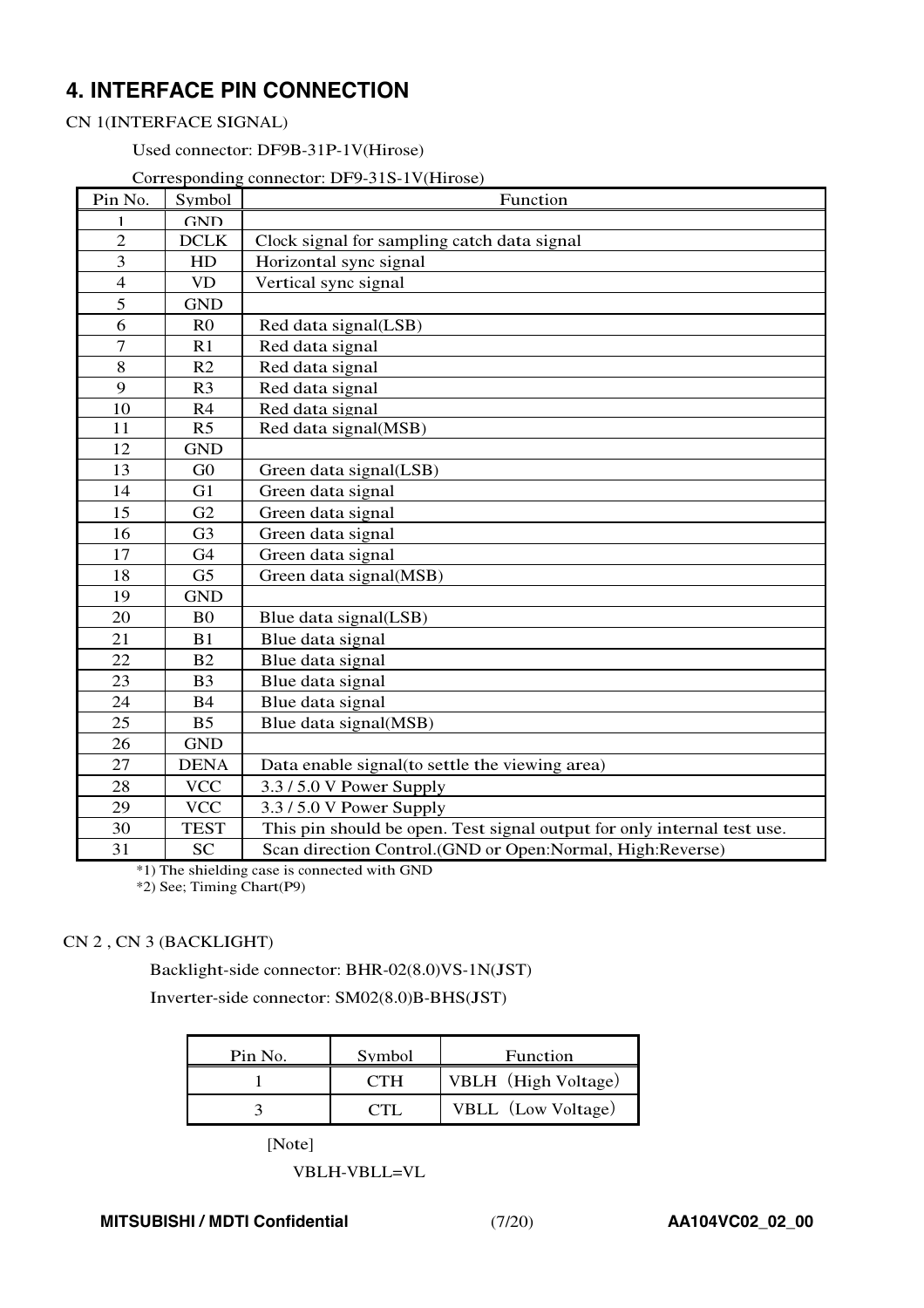# **5. INTERFACE TIMING**

| (1) Timing Specifications    |                               |                          |                |                   |       |               |  |  |
|------------------------------|-------------------------------|--------------------------|----------------|-------------------|-------|---------------|--|--|
|                              | <b>ITEM</b>                   | <b>SYMBOL</b>            | MIN.           | TYP.              | MAX.  | <b>UNIT</b>   |  |  |
|                              | Frequency                     | fclk                     | $-$            | 25                | 29    | <b>MHz</b>    |  |  |
| <b>DCLK</b>                  | Period                        | t <sub>CLK</sub>         | 34.5           | 40                | $- -$ | ns            |  |  |
| $*1) *4)$                    | Low Width                     | twcl                     | 12             | $-$               | $- -$ | ns            |  |  |
|                              | High Width                    | twch                     | 12             | $-$               | $-$   | ns            |  |  |
| DATA $*1)$<br>(R, G, B, DEM) | Set up time                   | t <sub>DS</sub>          | 5              | $\qquad \qquad -$ | --    | ns            |  |  |
| HD, VD)                      | Hold time                     | <b>t</b> <sub>DH</sub>   | 5              | $-$               | $-$   | ns            |  |  |
|                              | Horizontal Active Time        | <b>t</b> HA              | 640            | 640               | 640   | <b>t</b> CLK  |  |  |
|                              | <b>Horizontal Front Porch</b> | $t_{\text{HFP}}$         | 10             | 16                | $-$   | $t_{CLK}$     |  |  |
| <b>DENA</b>                  | <b>Horizontal Back Porch</b>  | <b>t</b> HBP             | $\overline{2}$ | 144               | $- -$ | tclk          |  |  |
| $*3)$                        | Vertical Active Time          | <b>t</b> v <sub>A</sub>  | 480            | 480               | 480   | th            |  |  |
|                              | <b>Vertical Front Porch</b>   | <b>t</b> <sub>VFP</sub>  | 1              | 12                | --    | th            |  |  |
|                              | <b>Vertical Back Porch</b>    | <b>t</b> v <sub>BP</sub> | $\overline{2}$ | 33                | $-$   | th            |  |  |
|                              | Frequency                     | f <sub>H</sub>           | 27             | 31.6              | 38    | kHz           |  |  |
| HD<br>$*2)*4)$               | Period                        | $t_H$                    | 26.3           | 31.6              | 37.0  | $\mu$ s       |  |  |
|                              | Low Width                     | twhl                     | 5              | 96                | $-$   | $t_{\rm CLK}$ |  |  |
|                              | Frequency                     | fy                       | 55             | 60                | 70    | Hz            |  |  |
| $VD *2)$                     | Period                        | ty                       | 14.3           | 16.7              | 18.2  | ms            |  |  |
|                              | Low Width                     | twyl                     | 3              | $-$               | $-$   | $t_{\rm H}$   |  |  |

[Note]

\*1) DATA is latched at fall edge of DCLK in this specification.

\*2) Polarities of HD and VD are negative in this specification.

\*3) DENA (Data Enable) should always be positive polarity as shown in the timing specification.

\*4) DCLK should appear during all invalid period, and HD should appear during invalid period of frame cycle.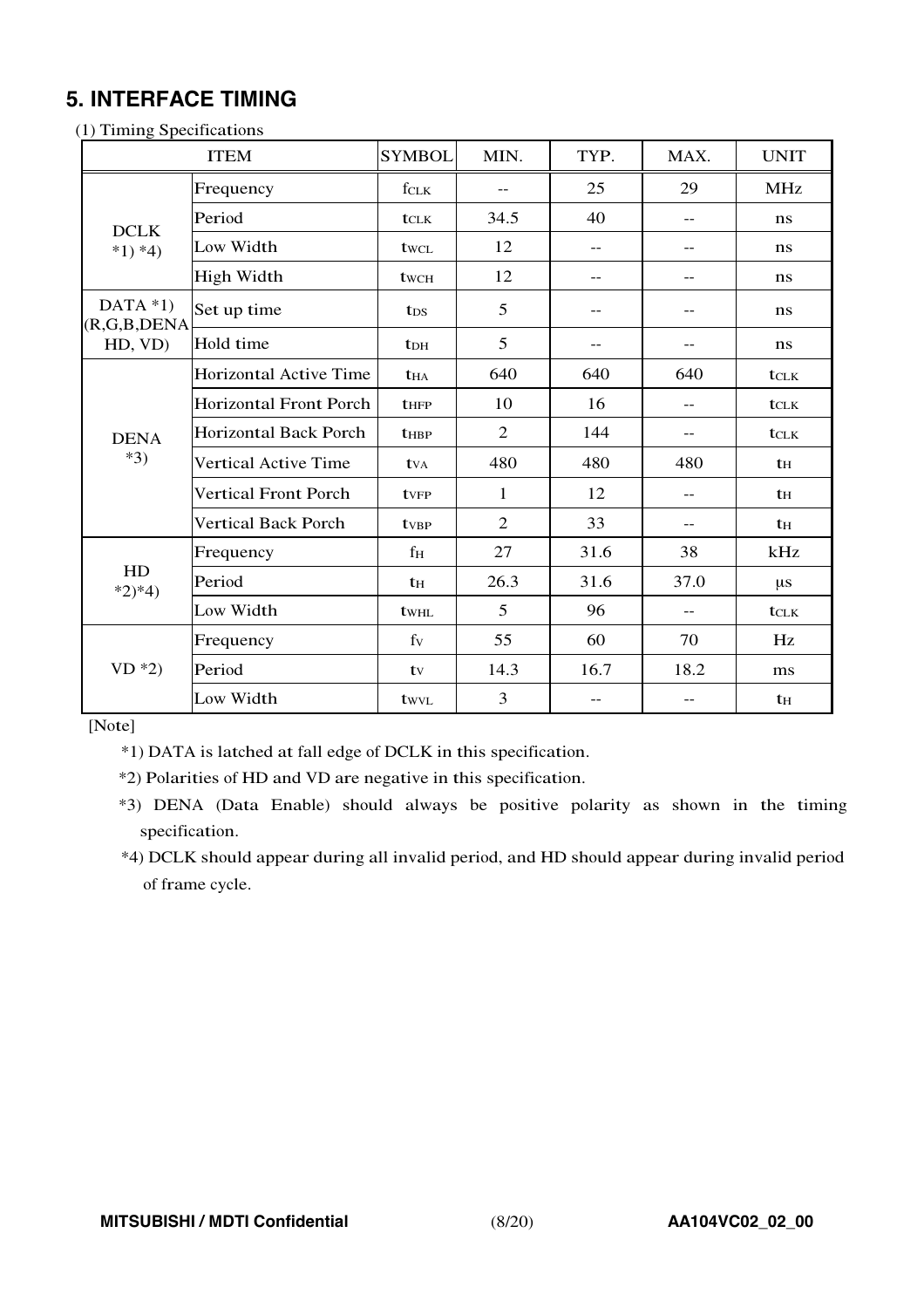#### (2) Timing Chart

a. Pixel Timing Chart



b. Horizontal Timing Chart





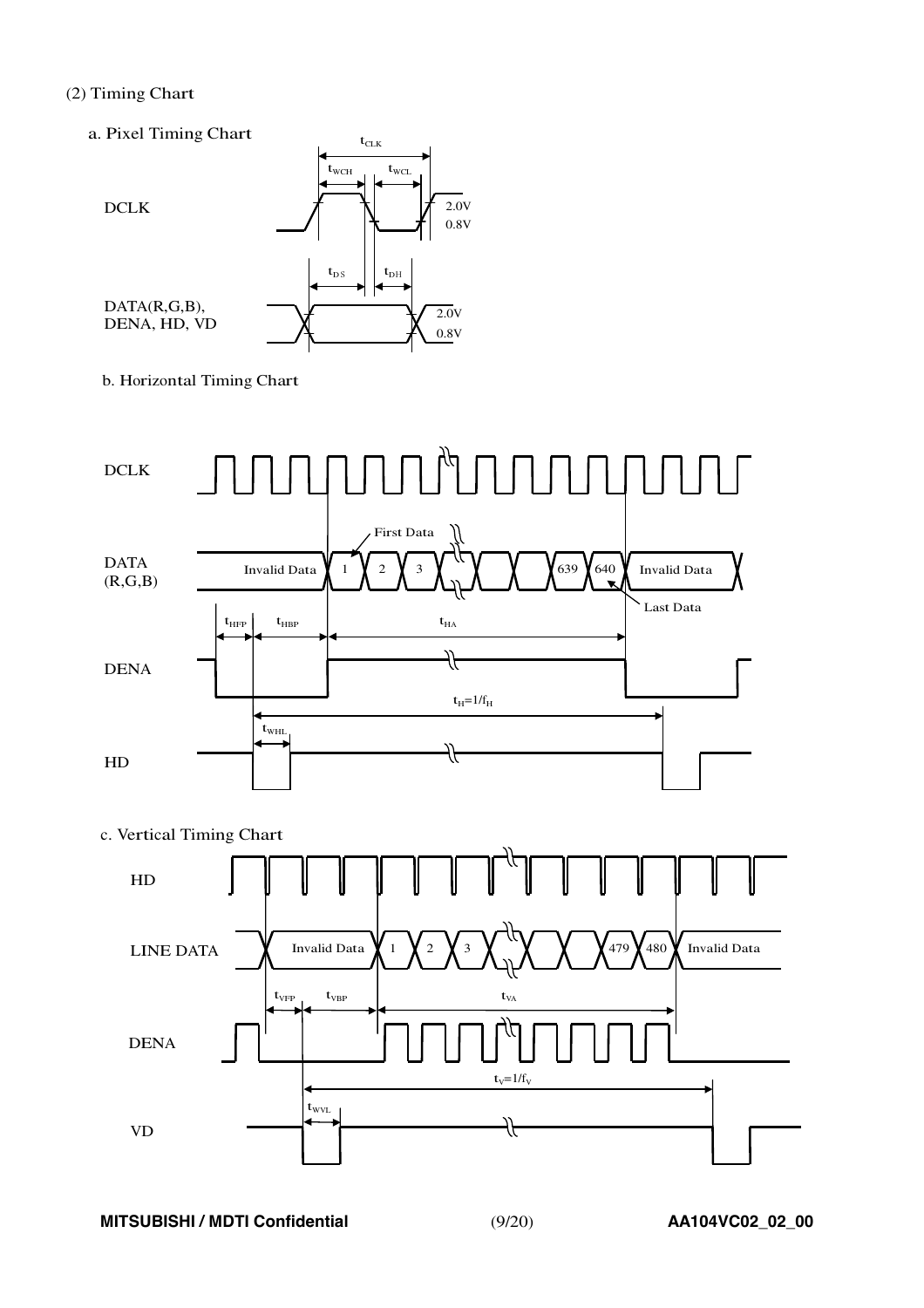#### (3) Color Data Assignment

|                   |                 | R DATA         |                     |                                                        |                                   |                                       | <b>G DATA</b>                     |                |                                   |                        |                                   |                  | <b>B DATA</b>       |                  |                                   |                     |                |                                                                       |                |
|-------------------|-----------------|----------------|---------------------|--------------------------------------------------------|-----------------------------------|---------------------------------------|-----------------------------------|----------------|-----------------------------------|------------------------|-----------------------------------|------------------|---------------------|------------------|-----------------------------------|---------------------|----------------|-----------------------------------------------------------------------|----------------|
| <b>COLOR</b>      | <b>INPUT</b>    |                |                     | $R5 \nvert R4 \nvert R3 \nvert R2 \nvert R1 \nvert R0$ |                                   |                                       |                                   |                |                                   |                        | G5   G4   G3   G2   G1   G0       |                  |                     |                  |                                   |                     |                | $B5 \parallel B4 \parallel B3 \parallel B2 \parallel B1 \parallel B0$ |                |
|                   | <b>DATA</b>     | <b>MSB</b>     |                     |                                                        |                                   |                                       | LSB:                              | <b>MSB</b>     |                                   |                        |                                   |                  | LSB MSB             |                  |                                   |                     |                |                                                                       | LSB            |
|                   | <b>BLACK</b>    |                | 0:0:0               |                                                        | $\blacksquare$ 0                  |                                       | $0 \pm 0$                         |                | $0 \t 0 \t 0$                     |                        | $\pm 0$                           | $0 \pm 0$        |                     |                  | $0 \pm 0$                         | $\mathbf{0}$        | $0 \pm 0$      |                                                                       | $\pm 0$        |
|                   | RED(63)         | $\pm$          | -1                  | -1                                                     | -1                                | -1                                    | $\pm$ 1                           | $\mathbf{0}$   | $\overline{0}$                    | $\boldsymbol{0}$       | $\mathbf{0}$                      | $\overline{0}$   | $\overline{0}$      | $\theta$         | $\boldsymbol{0}$                  | $\boldsymbol{0}$    | $\overline{0}$ | $\begin{matrix} 0 \end{matrix}$                                       | $\Omega$       |
|                   | GREEN(63)       | $\overline{0}$ | $\overline{0}$      | $\overline{0}$                                         | $\overline{0}$                    | $\mathbf{0}$                          | $\overline{0}$                    | -1             | -1                                | $\mathbf{1}$           | -1                                | -1               | $\overline{1}$      | $\boldsymbol{0}$ | $\boldsymbol{0}$                  | $\mathbf{0}$        | $\overline{0}$ | $\theta$                                                              | $\Omega$       |
| <b>BASIC</b>      | BLUE(63)        | $0 \nvert 0$   |                     | $\overline{0}$                                         | $\begin{array}{cc} 0 \end{array}$ | $\mathbf{0}$                          | $\overline{0}$                    | 0              | $\overline{0}$                    | $\frac{1}{2}$ 0        | $\boldsymbol{0}$                  | $\overline{0}$   | $\bf{0}$            | $\mathbf{1}$     | $\pm 1$                           | -1                  | - 1            | 8 I 8                                                                 | -1             |
| <b>COLOR</b> CYAN |                 | 0 <sup>1</sup> | $\overline{0}$      | $\overline{0}$                                         | $\mathbf{0}$                      | $\mathbf{0}$                          | $\begin{array}{cc} 0 \end{array}$ |                | $1 \nmid 1$                       | $\frac{1}{2}$ 1        | $\mathbf{1}$                      | $\overline{1}$   | $\overline{1}$      | $\mathbf{1}$     | $\pm 1$                           | -1                  | $1 \nmid 1$    |                                                                       | $\pm$ 1        |
|                   | <b>MAGENTA</b>  | $\mathbf{1}$   | -1                  | -1                                                     | -1                                | -1                                    | -1                                | $\overline{0}$ | $\overline{0}$                    | $\mathbf{0}$           | $\mathbf{0}$                      | $\overline{0}$   | $\overline{0}$<br>÷ | 1                | $\vdash 1$                        | -1                  | -1             | -1                                                                    | -1             |
|                   | <b>YELLOW</b>   | $1 - i$        | -1                  | -1                                                     | -1                                | -1                                    | $\pm$ 1                           | 1              | $\pm 1$                           | $\pm$ 1                | $\mathbf{1}$                      | -1               | - 1                 | $\overline{0}$   | $\boldsymbol{0}$<br>Ŧ.            | $\mathbf{0}$        | $0 \quad 0$    |                                                                       | $\bf{0}$       |
|                   | <b>WHITE</b>    |                | $1 \pm 1$           | $\pm 1 \pm 1$                                          |                                   | -1                                    | - 1                               |                | $1 \pm 1 \pm 1$                   | - E                    | -1                                | - 1<br>- 3       | - 1                 | $\mathbf{1}$     | $\pm~1$                           | -1                  | $1 \pm 1$      |                                                                       | $\pm$ 1.       |
|                   | RED(0)          |                | $0 \quad 0 \quad 0$ |                                                        | $\pm 0$                           | $\bf{0}$                              | $\overline{0}$                    |                | $0 \t0 \t0$                       |                        | $\overline{0}$<br>÷               | $0$ :            | $\overline{0}$      | $\overline{0}$   | 0 <sup>1</sup>                    | $\overline{0}$      |                | $0 \quad 0 \quad$                                                     | $\Omega$       |
|                   | RED(1)          | 0 <sup>1</sup> | $\overline{0}$      | $\overline{0}$                                         | $\overline{0}$                    | $\mathbf{0}$                          | -1                                | $0$ :          | $\mathbf{0}$                      | $\boldsymbol{0}$       | $\boldsymbol{0}$                  | $\boldsymbol{0}$ | $\overline{0}$      | $\boldsymbol{0}$ | $\boldsymbol{0}$                  | $\mathbf{0}$        | $\overline{0}$ | $\Omega$                                                              | $\Omega$       |
|                   | RED(2)          |                | $0 \quad 0$         | $\begin{array}{cc} 0 \end{array}$                      | $\begin{array}{c} 0 \end{array}$  | $1 \pm$                               | $\overline{0}$                    | 0 <sup>1</sup> | $\overline{0}$                    | $\pm 0$                | $\mathbf{0}$<br>÷<br>- 1          | 0 <sup>1</sup>   | $\bf{0}$            | $\overline{0}$   | $\overline{0}$<br>ŧ               | $\mathbf{0}$        |                | $0 \quad 0 \quad$                                                     | $\overline{0}$ |
| <b>RED</b>        |                 |                |                     |                                                        |                                   |                                       |                                   |                |                                   |                        |                                   |                  |                     |                  |                                   |                     |                |                                                                       |                |
|                   |                 |                |                     |                                                        |                                   |                                       |                                   |                |                                   |                        |                                   |                  |                     |                  |                                   |                     |                |                                                                       |                |
|                   | <b>RED</b> (62) | 1:             | -1                  | $\perp$                                                | -1                                | $\mathbf{1}$                          | $\bf{0}$                          | $\overline{0}$ | $\boldsymbol{0}$                  | $\bf{0}$               | $\overline{0}$                    | $\overline{0}$   | $\overline{0}$      | $\mathbf{0}$     | $\boldsymbol{0}$                  | $\overline{0}$      | $\bf{0}$       | $\bf{0}$                                                              | $\theta$       |
|                   | RED(63)         | 1.             | -1                  | $\mathbf{1}$                                           | - 1                               | -1                                    | -1                                | 0 <sup>1</sup> | $\overline{0}$                    | $\boldsymbol{0}$<br>Ŧ. | $\overline{0}$                    | 0 <sup>1</sup>   | $\overline{0}$      | $\Omega$         | $\boldsymbol{0}$                  | $\theta$            | 0 <sup>1</sup> | $0 \pm 0$                                                             |                |
|                   | GREEN(0)        | $0 \pm 0$      |                     | $\overline{0}$                                         | $\overline{0}$                    | $\overline{0}$                        | $\Omega$                          | $\overline{0}$ | $\overline{0}$                    | $\overline{0}$         | $\overline{0}$                    | $\Omega$         | $\Omega$            | $\Omega$         | $\overline{0}$                    | $\overline{0}$      | $\bf{0}$       | $\overline{0}$                                                        | $\Omega$       |
|                   | GREEN(1)        | 0 <sup>1</sup> | $\overline{0}$      | $\overline{0}$                                         | $\boldsymbol{0}$                  | $\overline{0}$                        | $\overline{0}$                    | 0 <sup>1</sup> | $\boldsymbol{0}$                  | $\mathbf{0}$           | $\mathbf{0}$                      | $\boldsymbol{0}$ | $\overline{1}$      | $\boldsymbol{0}$ | $\boldsymbol{0}$                  | $\overline{0}$      | $\overline{0}$ | $\Omega$                                                              | $\pm 0$        |
|                   | GREEN(2)        | $0 \nvert 0$   |                     | $\overline{0}$                                         | $\frac{1}{2}$ 0                   | $\mathbf{0}$                          | $\frac{1}{2}$ 0                   | $\overline{0}$ | $\mathbf{0}$                      | $\overline{0}$         | $\mathbf{0}$<br>ŧ                 | $\mathbf{1}$     | $\overline{0}$      | $\mathbf{0}$     | $\boldsymbol{0}$                  | $\mathbf{0}$        | $\bf{0}$       | $\bf{0}$                                                              | $\overline{0}$ |
| <b>GREEN</b>      |                 |                |                     |                                                        |                                   |                                       |                                   |                |                                   |                        |                                   |                  |                     |                  |                                   |                     |                |                                                                       |                |
|                   |                 |                |                     |                                                        |                                   |                                       |                                   |                |                                   |                        |                                   |                  |                     |                  |                                   |                     |                |                                                                       |                |
|                   | GREEN(62)       | $\mathbf{0}$   |                     | $0 \pm 0 \pm 0 \pm 1$                                  |                                   | $\overline{0}$                        | $\overline{0}$                    |                | $\pm 1$                           | 1                      | $\mathbf{1}$                      |                  | $\mathbf{0}$        | $\overline{0}$   | $\mathbf{0}$                      | $\pm 0$ i           | 0 <sup>1</sup> | $\bf{0}$                                                              | $\theta$       |
|                   | GREEN(63)       |                |                     | 0 0 0 0 0 0 0 0 0                                      |                                   |                                       |                                   |                |                                   | $1 \t1 \t1 \t1$        |                                   | $-1$ i $1$ i     | -1                  |                  |                                   |                     |                | 0 0 0 0 0 0 0 0                                                       |                |
|                   | BLUE(0)         |                |                     | $0 \t 0 \t 0 \t 0$                                     |                                   | $\begin{bmatrix} 0 & 0 \end{bmatrix}$ |                                   |                | $0 \mid 0 \mid 0$                 |                        |                                   |                  |                     | $\overline{0}$   | $\begin{array}{cc} 0 \end{array}$ |                     |                | $0 \t 0 \t 0 \t 0$                                                    |                |
|                   | BLUE(1)         | $0 \quad 0$    |                     | $\begin{matrix} 0 \end{matrix}$                        | $\begin{array}{cc} 0 \end{array}$ | $\begin{array}{cc} 0 \end{array}$     | $\begin{array}{cc} 0 \end{array}$ | $\overline{0}$ | $\begin{array}{cc} 0 \end{array}$ | $\frac{1}{2}$ 0        | $\overline{0}$                    | $\vert 0 \vert$  | $\overline{0}$      | $\overline{0}$   | $\boldsymbol{0}$                  | $\mathbf{0}$        |                | $0 \mid 0 \mid 1$                                                     |                |
|                   | BLUE(2)         |                |                     | $0 \t 0 \t 0 \t 0$                                     |                                   |                                       | $0 \quad 0$                       |                | $0 \mid 0 \mid 0$                 |                        | $\begin{array}{cc} 0 \end{array}$ | $0 \quad 0$      |                     | $\overline{0}$   | $\bf{0}$                          | $\mathbf{0}$<br>- 1 |                | $0 \mid 1 \mid 0$                                                     |                |
| <b>BLUE</b>       |                 |                |                     |                                                        |                                   |                                       |                                   |                |                                   |                        |                                   |                  |                     |                  |                                   |                     |                |                                                                       |                |
|                   |                 |                |                     |                                                        |                                   |                                       |                                   |                |                                   |                        |                                   |                  |                     |                  |                                   |                     |                |                                                                       |                |
|                   | BLUE(62)        |                |                     |                                                        |                                   |                                       |                                   |                |                                   |                        |                                   |                  |                     |                  |                                   |                     |                | $1 \mid 1 \mid 1 \mid 1 \mid 1 \mid 0$                                |                |
|                   | BLUE(63)        |                |                     | $0 \t0 \t0 \t0 \t0 \t0$                                |                                   |                                       |                                   |                |                                   |                        | 0 0 0 0 0 0 0                     |                  |                     |                  |                                   |                     |                | $1 \mid 1 \mid 1 \mid 1 \mid 1 \mid 1$                                |                |

#### [Note]

1) Definition of gray scale

Color (n) --- n indicates gray scale level.

Higher n means brighter level.

2) Data

1:High, 0: Low

#### **MITSUBISHI / MDTI Confidential** (10/20) **AA104VC02\_02\_00**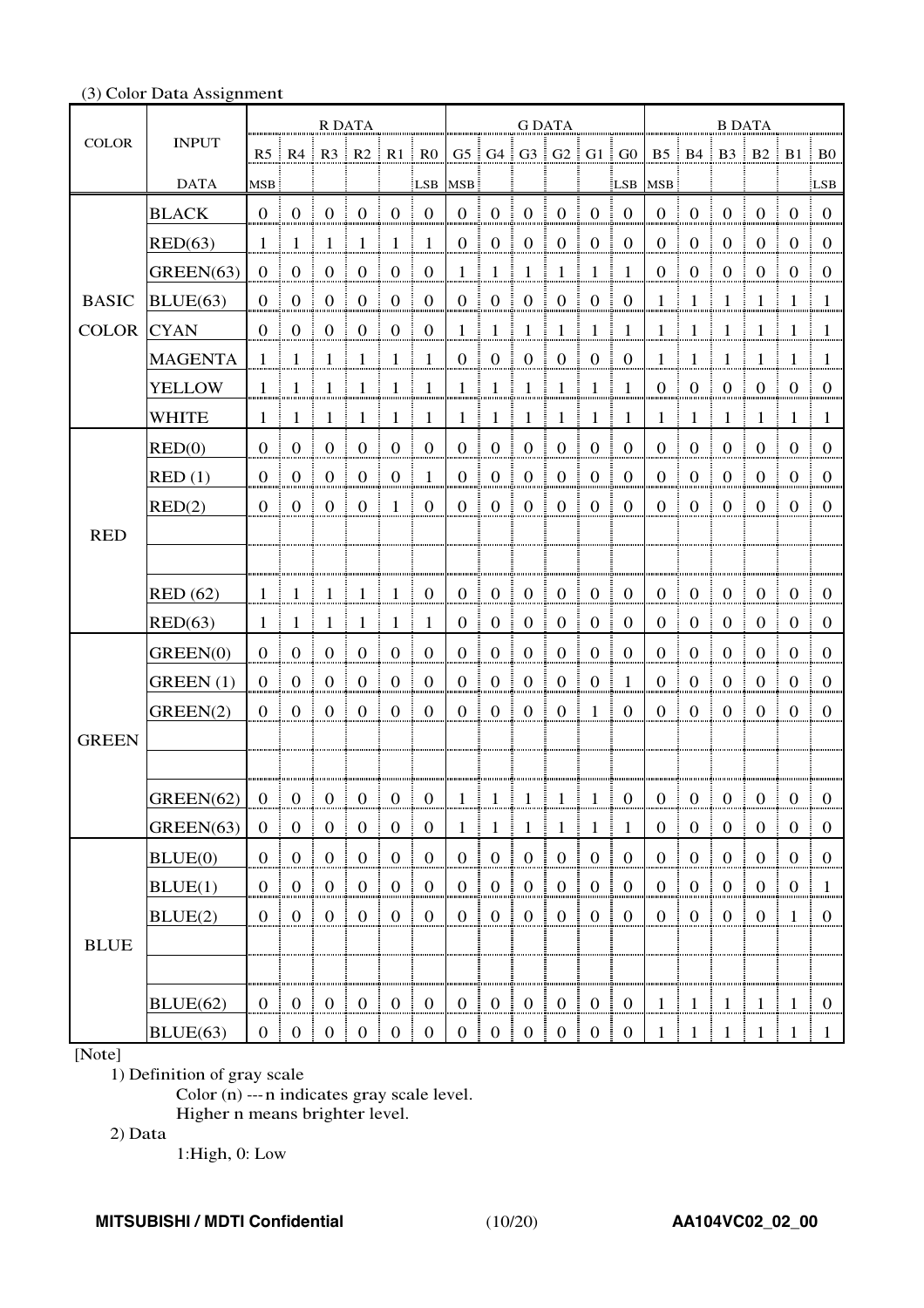# **6. BLOCK DIAGRAM**



#### BACKLIGHT

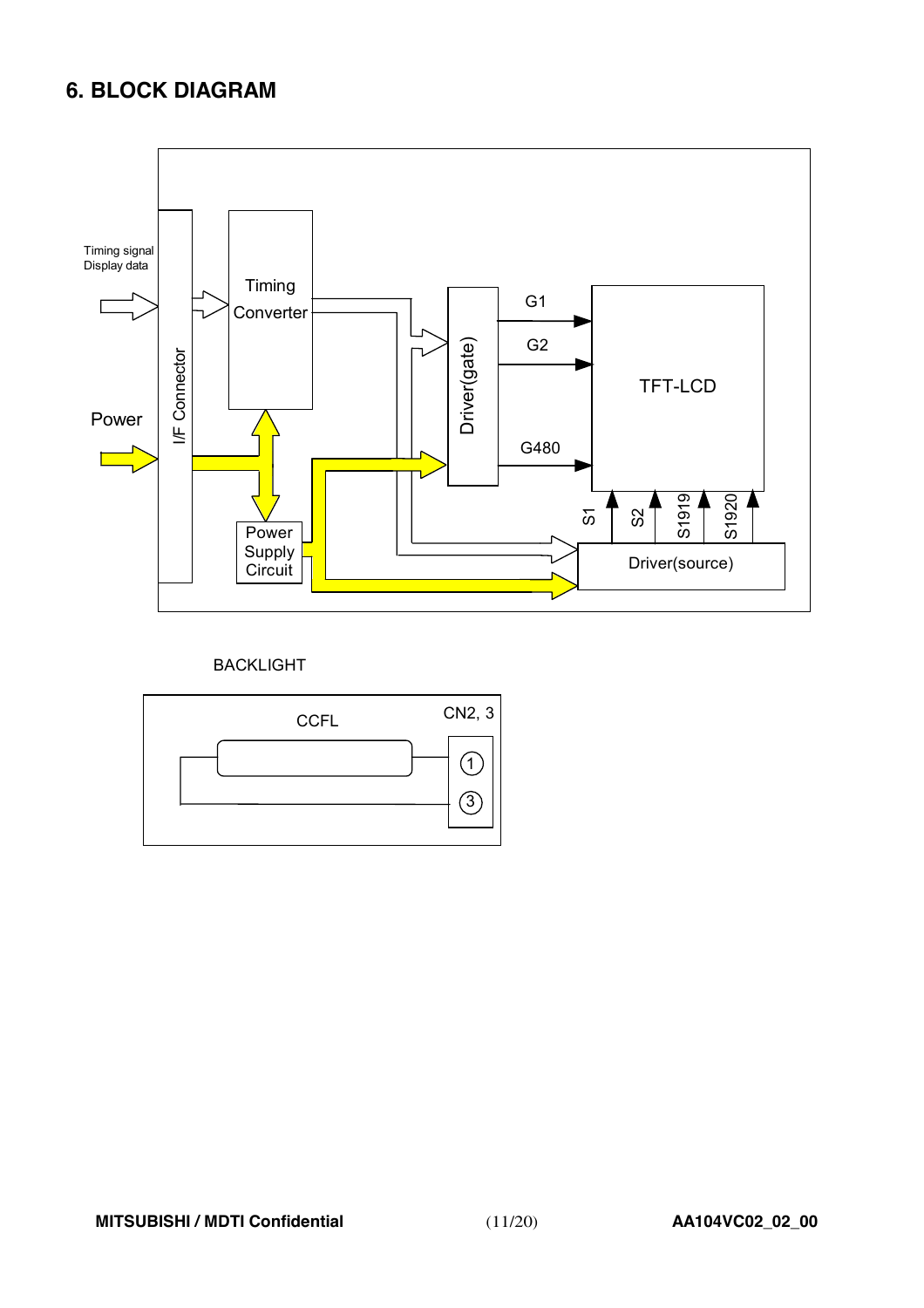# **7. MECHANICAL SPECIFICATIONS**

(1) Front Side



 $(Unit:mm)$ Tolerance is ±0.5mm unless noted Except for thickness of PET film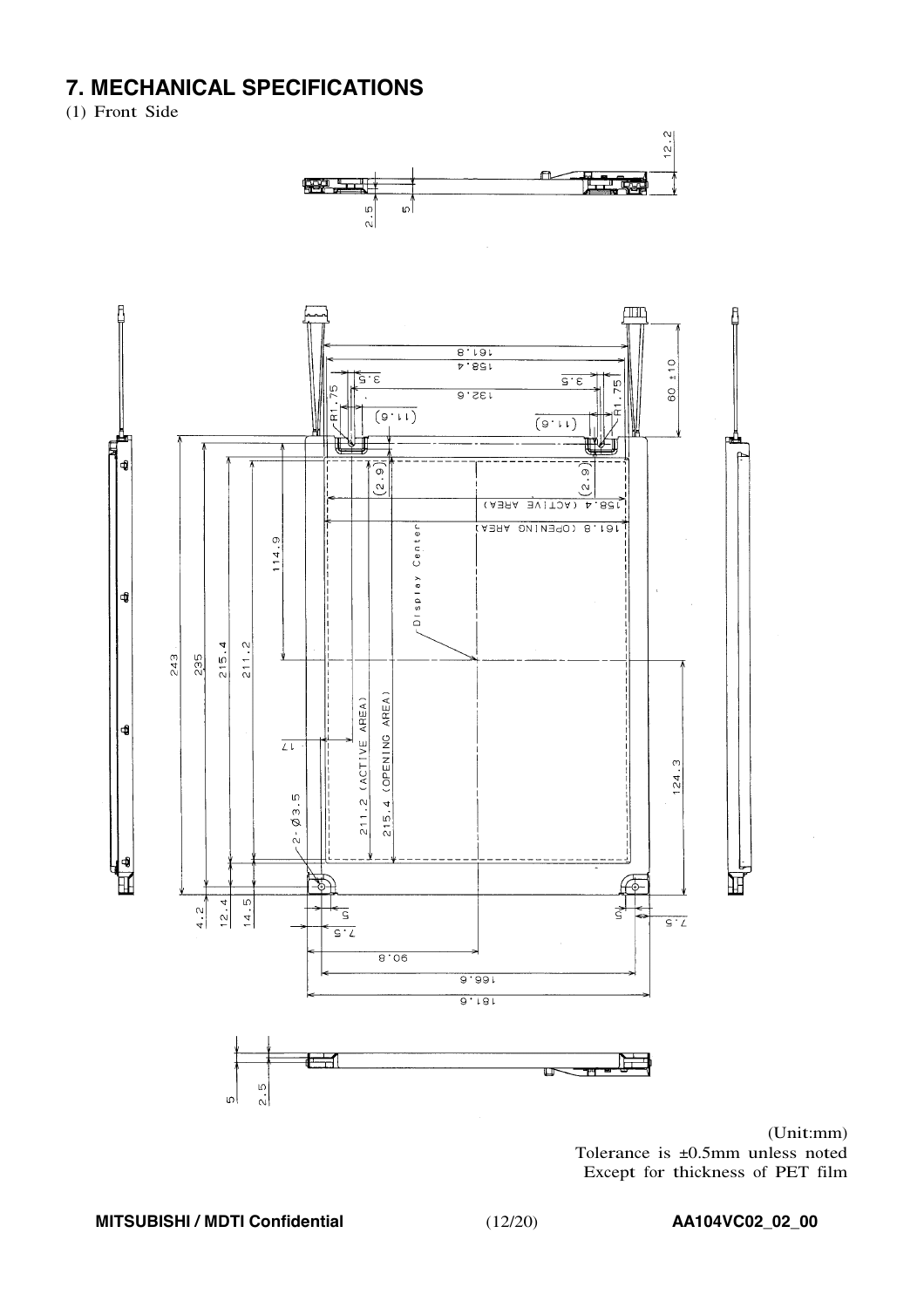(2) Rear Side



(Unit:mm) Tolerance is ±0.5mm unless noted Except for thickness of PET film

[Note]

We recommend you referring to the detailed drawing for your design.

Please contact our company sales representative when you need the detailed drawing.

#### **MITSUBISHI / MDTI Confidential** (13/20) **AA104VC02\_02\_00**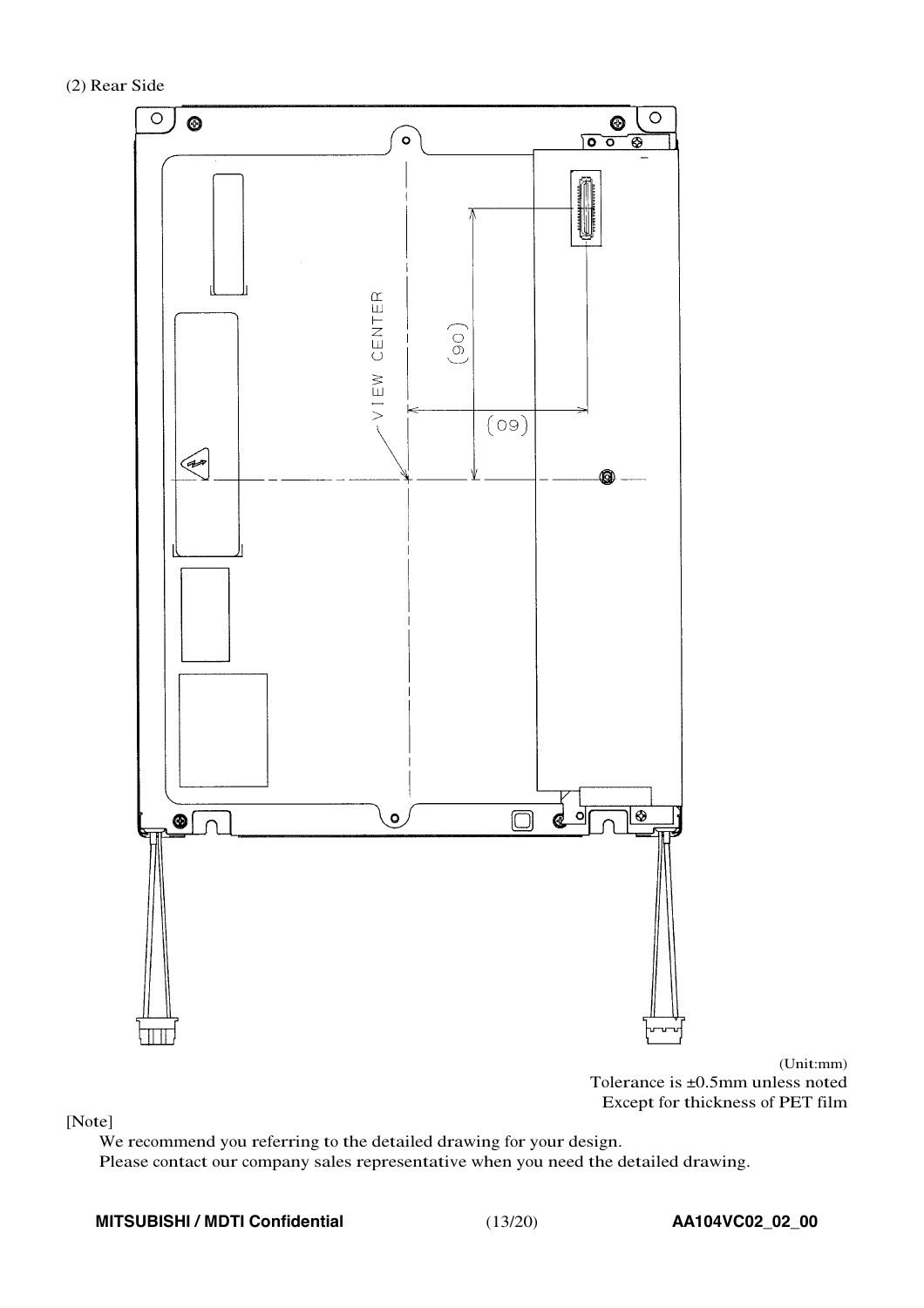#### (3) Scanning direction

SC: GND or Open  $D(1,1)$   $\longrightarrow$   $D(640,1)$  $\mathcal{L}$ CN2 **Contract Contract** CN3  $D(1,480) \xrightarrow{\swarrow} D(640,480)$ 

SC : High

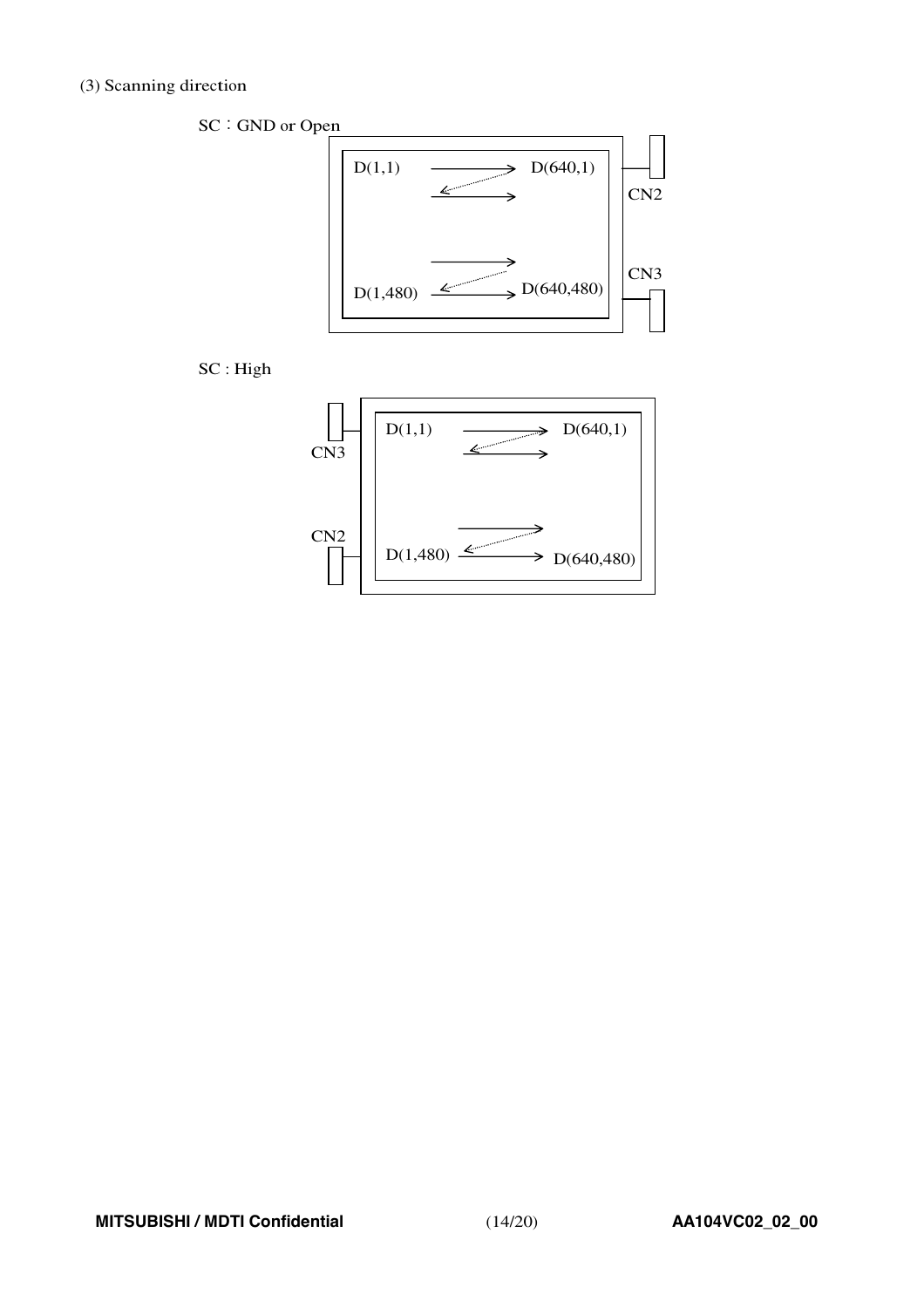# **8. OPTICAL CHARACTERISTICS**

| <b>ITEM</b>           |            | <b>SYMBOL</b> | <b>CONDITION</b>            | MIN.   | TYP.       | MAX.           | <b>UNIT</b>       | $\tau \in \mathbb{C}$ , $\tau$ , $\tau$ , $\tau$ , $\tau$ , $\tau$ , $\tau$ , $\tau$ , $\tau$ , $\tau$ , $\tau$ , $\tau$ , $\tau$ , $\tau$ , $\tau$ , $\tau$ , $\tau$ , $\tau$ , $\tau$ , $\tau$ , $\tau$ , $\tau$ , $\tau$ , $\tau$ , $\tau$ , $\tau$ , $\tau$ , $\tau$ , $\tau$ , $\tau$ , $\tau$ , $\tau$ , $\tau$ , $\tau$ , $\tau$<br>Remarks |
|-----------------------|------------|---------------|-----------------------------|--------|------------|----------------|-------------------|----------------------------------------------------------------------------------------------------------------------------------------------------------------------------------------------------------------------------------------------------------------------------------------------------------------------------------------------------|
| <b>Contrast Ratio</b> |            | CR            | $\theta = \phi = 0^{\circ}$ | 150    | 300        | $- -$          |                   | $*1)*3)$                                                                                                                                                                                                                                                                                                                                           |
| Luminance             |            | Lw            | $\theta = \phi = 0^{\circ}$ | 300    | 380        | $- -$          | cd/m <sup>2</sup> | $*2)*3)$                                                                                                                                                                                                                                                                                                                                           |
| <b>Response Time</b>  |            | tr            | $\theta = \phi = 0^{\circ}$ | $-$    | <b>TBD</b> | $-$            | ms                | $*3)*4)$                                                                                                                                                                                                                                                                                                                                           |
|                       |            | tf            | $\theta = \phi = 0^{\circ}$ | --     | <b>TBD</b> | --             | ms                | $*3)*4)$                                                                                                                                                                                                                                                                                                                                           |
| Viewing               | Horizontal | φ             | $CR \ge 10$                 | --     | $-60-60$   | --             | $\circ$           | $*3)$                                                                                                                                                                                                                                                                                                                                              |
| Vertical<br>Angle     |            | $\theta$      |                             | $-$    | $-50 - 40$ | --             | $\circ$           | $*3)$                                                                                                                                                                                                                                                                                                                                              |
| <b>Image Sticking</b> |            | tis           | 2 <sub>h</sub>              | $-\,-$ |            | $\overline{2}$ | S                 | $*5)$                                                                                                                                                                                                                                                                                                                                              |
|                       | Red        | Rx            |                             |        | <b>TBD</b> | --             |                   |                                                                                                                                                                                                                                                                                                                                                    |
|                       |            | <b>Ry</b>     |                             | --     | <b>TBD</b> | $-\, -$        |                   |                                                                                                                                                                                                                                                                                                                                                    |
| Color                 | Green      | $G_{X}$       |                             |        | <b>TBD</b> | --             |                   |                                                                                                                                                                                                                                                                                                                                                    |
| Coordinates           |            | Gy            | $\theta = \phi = 0^{\circ}$ | --     | <b>TBD</b> | --             |                   | $*3)$                                                                                                                                                                                                                                                                                                                                              |
|                       | Blue       | Bx            |                             |        | <b>TBD</b> | --             |                   |                                                                                                                                                                                                                                                                                                                                                    |
|                       |            | <b>By</b>     |                             | --     | <b>TBD</b> | $-$            |                   |                                                                                                                                                                                                                                                                                                                                                    |
|                       | White      | Wx            |                             |        | <b>TBD</b> |                |                   |                                                                                                                                                                                                                                                                                                                                                    |
|                       |            | Wy            |                             |        | <b>TBD</b> | --             |                   |                                                                                                                                                                                                                                                                                                                                                    |

#### Ta=25°C, VCC=3.3 / 5.0 V, Input Signals: Typ. Values shown in Section 5

[Note]

These items are measured using CS1000(MINOLTA) for color coordinates, EZContrast(ELDIM) for viewing angle and CS1000 or BM-5A(TOPCON) for others under the dark room condition (no ambient light) after more than 30 minutes from turning on the lamp unless noted.

#### \*1) Definition of Contrast Ratio

CR=ON(White) Luminance / OFF(Black) Luminance: average of 5 points shown in a figure below

#### \*2) Definition of Luminance

Lw= ON (White) Luminance: average of 5 points shown in a figure below

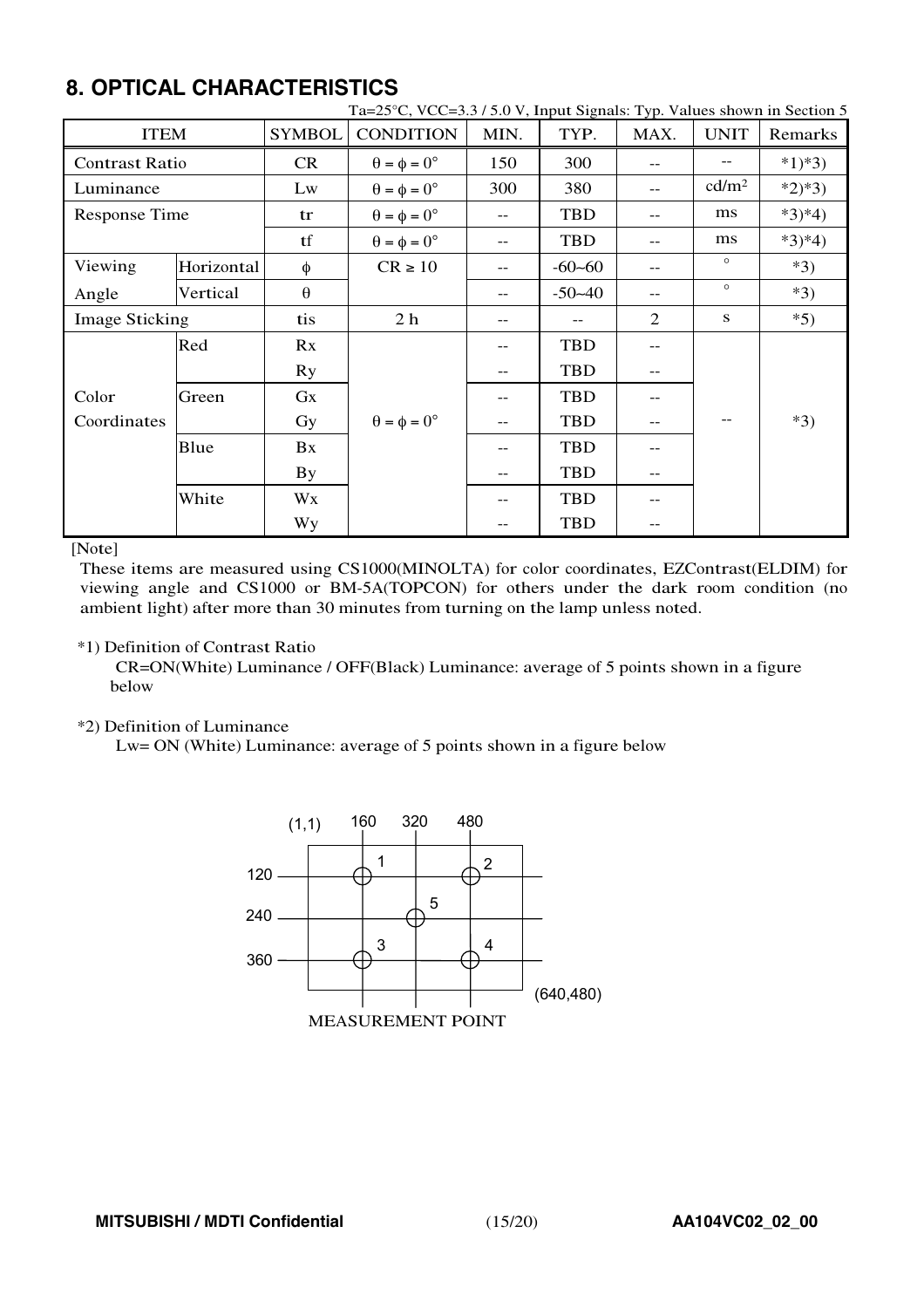#### \*3) Definition of Viewing Angle( $\theta$ ,  $\phi$ )



\*4) Definition of Response Time



\*5) Image Sticking

Continuously display the test pattern shown in the figure below for two-hours. Then display a completely white screen. The previous image shall not persist more than two seconds at 25°C.



TEST PATTERN FOR IMAGE STICKING TEST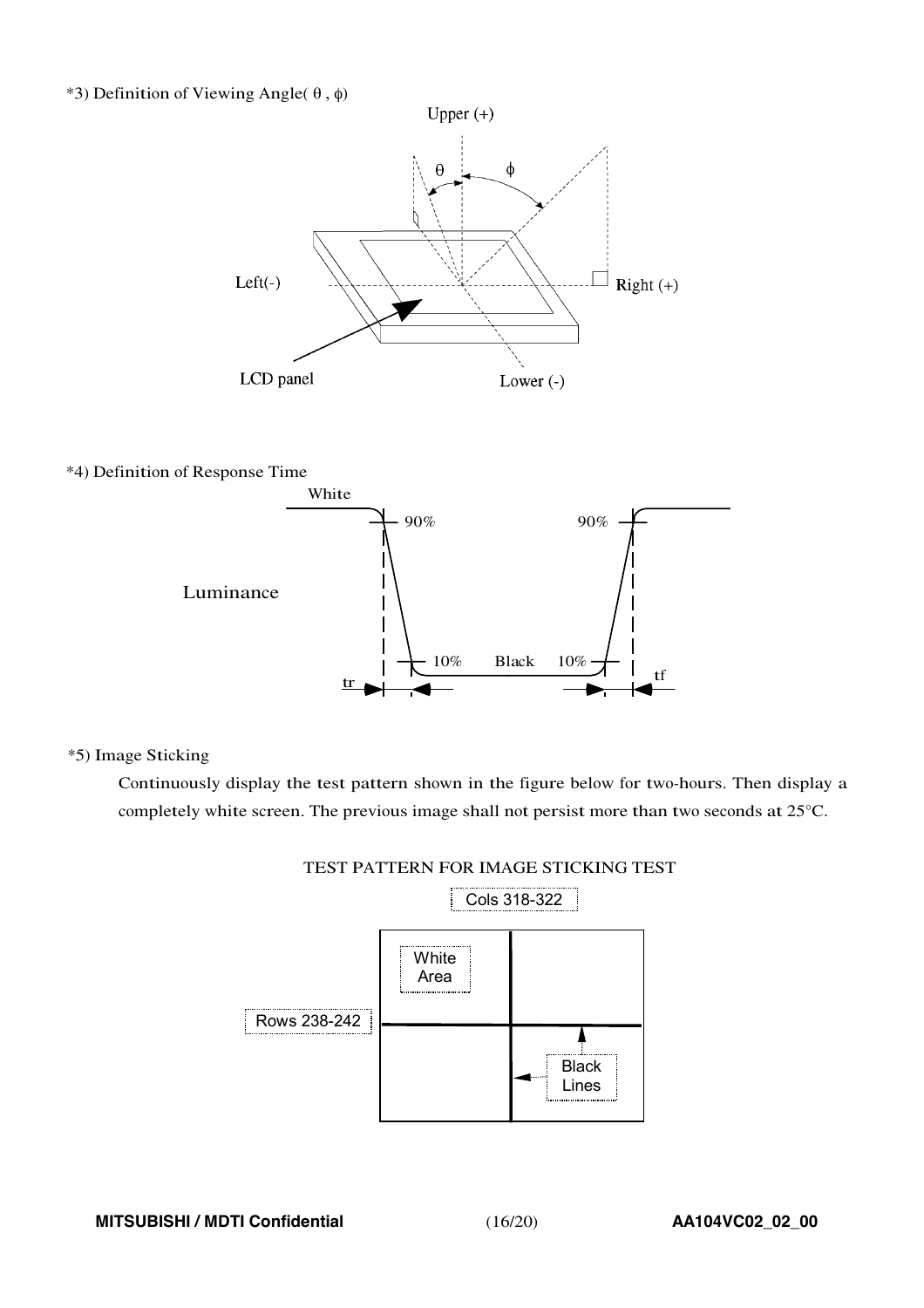# **9. RELIABILITY TEST CONDITION**

#### (1) Temperature and Humidity

| <b>TEST ITEM</b>               | <b>CONDITIONS</b>                                                |  |  |  |  |
|--------------------------------|------------------------------------------------------------------|--|--|--|--|
| <b>HIGH TEMPERATURE</b>        | $40^{\circ}$ C, 90%RH, 240 h                                     |  |  |  |  |
| <b>HIGH HUMIDITY OPERATION</b> |                                                                  |  |  |  |  |
| HIGH TEMPERATURE STORAGE       | $70^{\circ}$ C, 96 h                                             |  |  |  |  |
| LOW TEMPERATURE STORAGE        | $-20^{\circ}$ C, 96 h                                            |  |  |  |  |
| THERMAL SHOCK(NON-OPERATION)   | BETWEEN -20 $\degree$ C (1h) and 70 $\degree$ C(1h),<br>5 CYCLES |  |  |  |  |

#### (2) Shock & Vibration

| <b>ITEM</b>      | <b>CONDITIONS</b>                                                     |
|------------------|-----------------------------------------------------------------------|
|                  | Shock level: $1470m/s^2(150G)$                                        |
| <b>SHOCK</b>     | Waveform: half sinusoidal wave, 2ms                                   |
| (NON-OPERATION)  | Number of shocks: one shock input in each direction of three mutually |
|                  | perpendicular axis for a total of six shock inputs                    |
|                  |                                                                       |
|                  | Vibration level: $9.8 \text{m/s}^2$ (1.0G)                            |
|                  | Waveform: sinusoidal                                                  |
| <b>VIBRATION</b> | Frequency range: 5 to 500Hz                                           |
| (NON-OPERATION)  | Frequency sweep rate: 0.5 octave /min                                 |
|                  | Duration: one sweep from 5 to 500 Hz in each of three mutually        |
|                  | perpendicular axis (total 3 hours)                                    |

#### (3) Judgment standard

The judgment of the above tests should be made as follow:

Pass: Normal display image with no obvious non-uniformity and no line defect.

Partial transformation of the module parts should be ignored.

Fail: No display image, obvious non-uniformity, or line defects.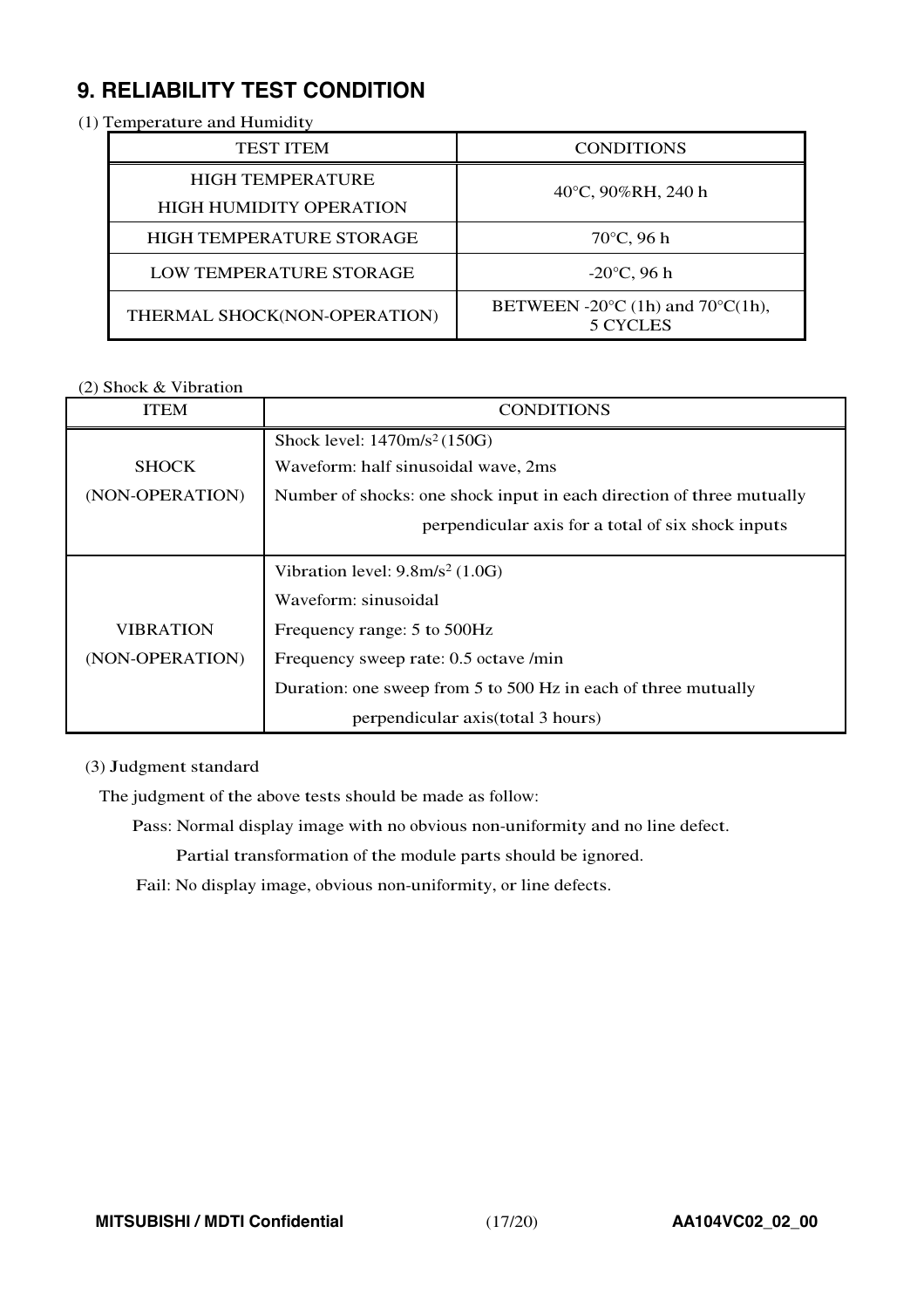### **10. HANDLING PRECAUTIONS FOR TFT-LCD MODULE**

Please pay attention to the followings in handling TFT-LCD products;

#### **(1) ASSEMBLY PRECAUTION**

- a. Please use the mounting hole on the module in installing and do not bending or wrenching LCD in assembling. And please do not drop, bend or twist LCD module in handling.
- b. Please design display housing in accordance with the following guide lines.
	- (a) Housing case must be designed carefully so as not to put stresses on LCD all sides and not to wrench module. The stresses may cause non-uniformity even if there is no non-uniformity statically.
	- (b) Keep sufficient clearance between LCD module back surface and housing when the LCD module is mounted. Approximately 1.0mm of the clearance in the design is recommended taking into account the tolerance of LCD module thickness and mounting structure height on the housing.
	- (c) When some parts, such as, FPC cable and ferrite plate, are installed underneath the LCD module, still sufficient clearance is required, such as 0.5mm. This clearance is, especially, to be reconsidered when the additional parts are implemented for EMI countermeasure.
	- (d) Design the inverter location and connector position carefully so as not to give stress to lamp cable, or not to interface the LCD module by the lamp cable.
	- (e) Keep sufficient clearance between LCD module and the others parts, such as inverter and speaker so as not to interface the LCD module. Approximately 1.0mm of the clearance in the design is recommended.
- c. Please do not push or scratch LCD panel surface with anything hard. And do not soil LCD panel surface by touching with bare hands. (Polarizer film, surface of LCD panel is easy to be flawed.)
- d. Please do not press any parts on the rear side such as source TCP, gate TCP, control circuit board and FPCs during handling LCD module. If pressing rear part is unavoidable, handle the LCD module with care not to damage them.
- e. Please wipe off LCD panel surface with absorbent cotton or soft cloth in case of it being soiled.
- f. Please wipe off drops of adhesives like saliva and water on LCD panel surface immediately. They might damage to cause panel surface variation and color change.
- g. Please do not take a LCD module to pieces and reconstruct it. Resolving and reconstructing modules may cause them not to work well.
- h. Please do not touch metal frames with bare hands and soiled gloves. A color change of the metal frames can happen during a long preservation of soiled LCD modules.
- i. Please handle metal frame carefully to avoid getting hurt because edge of metal frame is very sharp.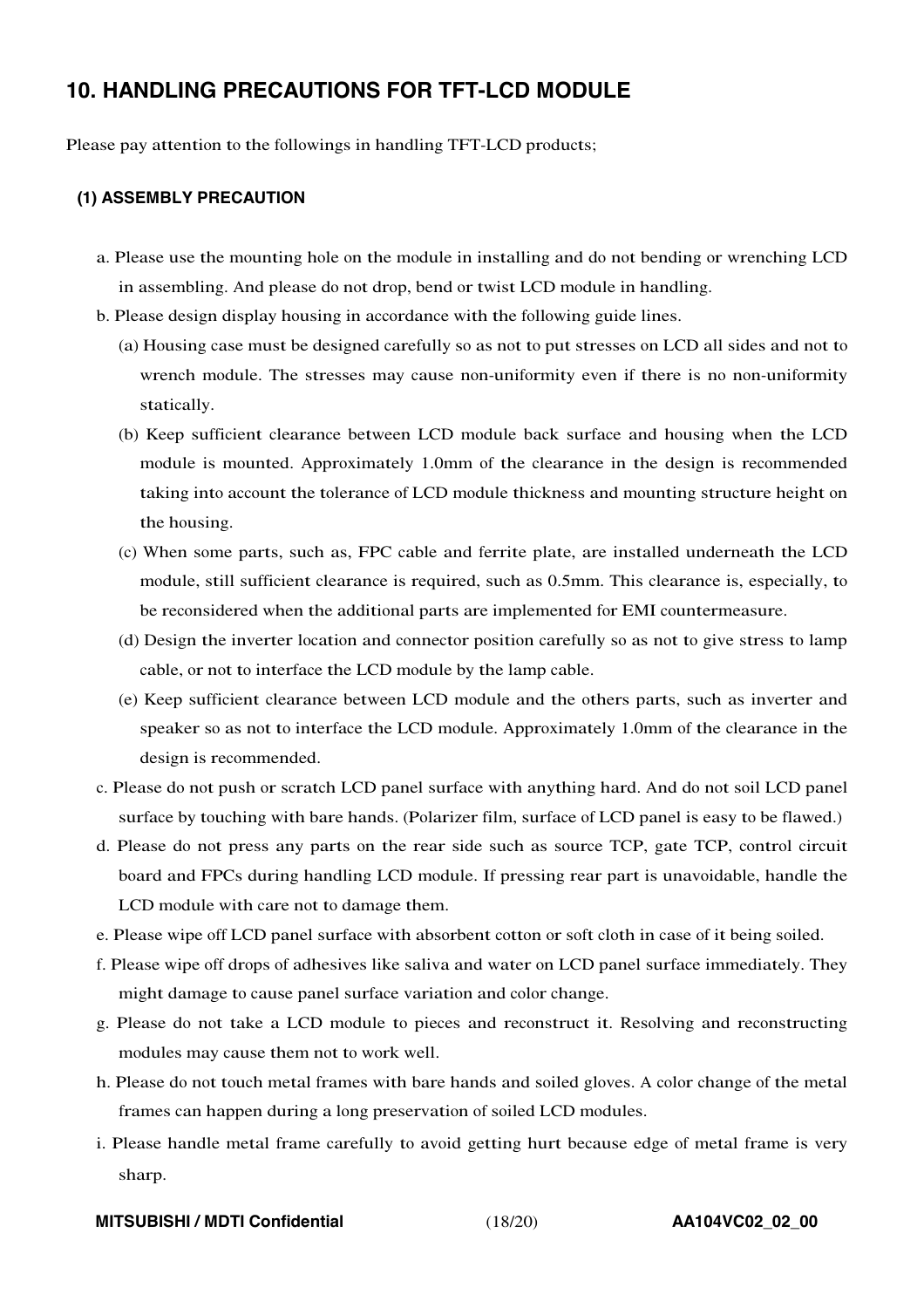- j. Please pay attention to handling lead wire of backlight so that it is not tugged in connecting with inverter.
- k. Be sure to connect the cables and the connecters correctly.
- l. Please connect the metal frame of LCD module to GND in order to minimize the effect of external noise and EMI.

#### **(2) OPERATING PRECAUTIONS**

- a. Please be sure to turn off the power supply before connecting and disconnecting signal input cable.
- b. Please do not change variable resistance settings in LCD module. They are adjusted to the most suitable value. If they are changed, it might happen LCD does not satisfy the characteristics specification.
- c. LCD backlight takes longer time to become stable of radiation characteristics in low temperature than in room temperature.
- d. The interface signal speed is very high. Please pay attention to transmission line design and other high speed signal precautions to satisfy signal specification.
- e. A condensation might happen on the surface and inside of LCD module in case of sudden change of ambient temperature.
- f. Please pay attention not to display the same pattern for very long time. Image might stick on LCD. Even if image sticking happens, it may disappear as the operation time proceeds.
- g. Please obey the same safe instructions as ones being prepared for ordinary electronic products.

#### **(3) PRECAUTIONS WITH ELECTROSTATICS**

- a. This LCD module use CMOS-IC on circuit board and TFT-LCD panel, and so it is easy to be affected by electrostatics. Please be careful with electrostatics by the way of your body connecting to the ground and so on.
- b. Please remove protection film very slowly from the surface of LCD module to prevent from electrostatics occurrence.

#### **(4) STORAGE PRECAUTIONS**

- a. Please do not leave the LCDs in the environment of high humidity and high temperature such as 60°C90%RH.
- b. Please do not leave the LCDs in the environment of low temperature; below -20°C.

**MITSUBISHI / MDTI Confidential** (19/20) **AA104VC02\_02\_00**